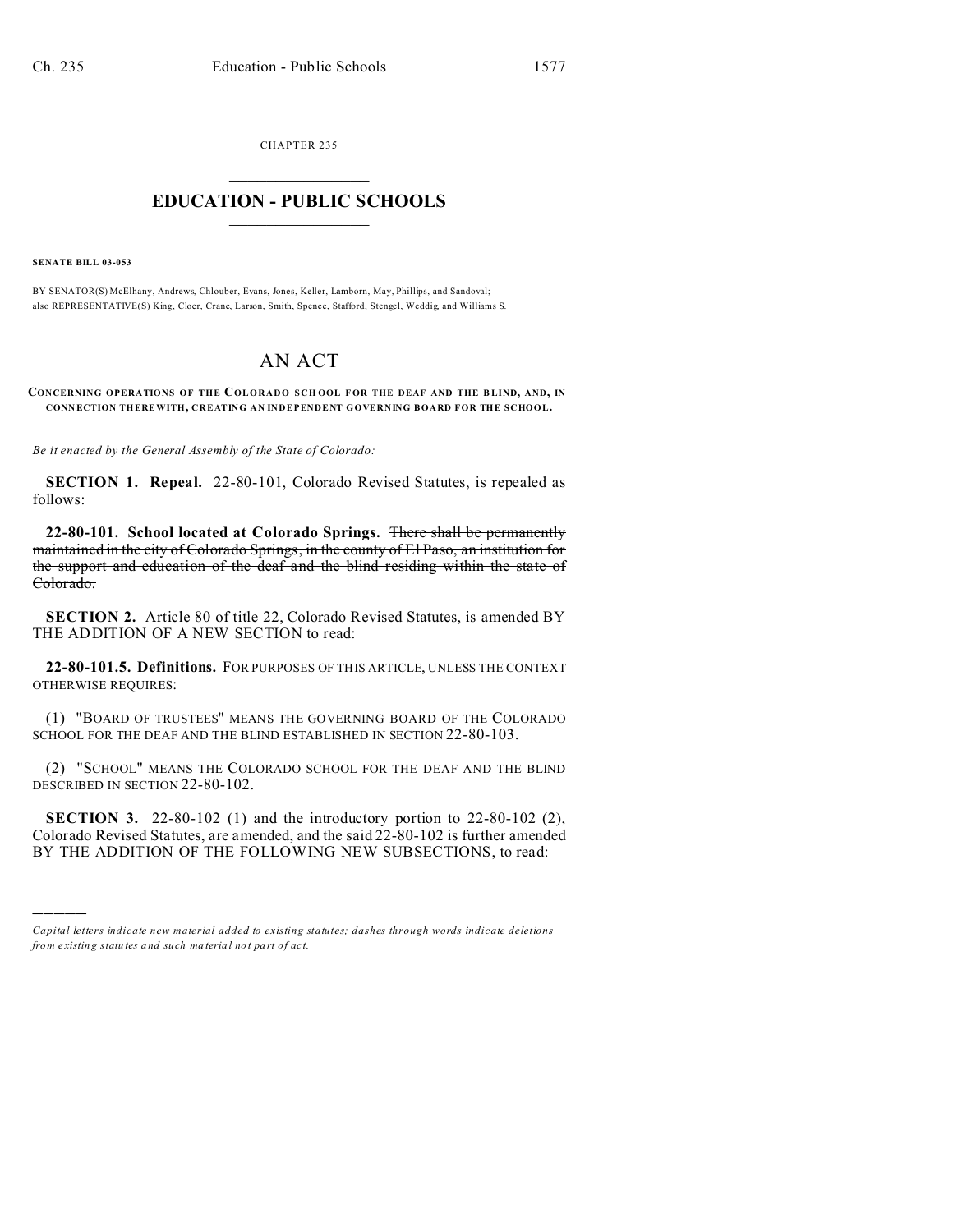**22-80-102. Educational institution.** (1) (a) THERE SHALL BE PERMANENTLY MAINTAINED IN THE CITY OF COLORADO SPRINGS, IN THE COUNTY OF EL PASO, AN INSTITUTION FOR THE SUPPORT AND EDUCATION OF DEAF AND BLIND CHILDREN RESIDING WITHIN THE STATE OF COLORADO, TO BE KNOWN AS THE COLORADO SCHOOL FOR THE DEAF AND THE BLIND. THE SCHOOL SHALL BE A BODY CORPORATE. THE SCHOOL SHALL INCLUDE SUCH OTHER FACILITIES AND PROGRAMS LOCATED WITHIN THE STATE AS MAY BE ESTABLISHED AND MAINTAINED PURSUANT TO LAW.

(b) The Colorado school, for the deaf and the blind THE MAIN CAMPUS OF WHICH SHALL BE located in the city of Colorado Springs, in the county of El Paso, is declared to be one of the educational institutions of the state of Colorado and has for its object the education of the children of the state who, by reason of the impairment of their sense of hearing or of sight, cannot be advantageously educated in the other schools or educational institutions of the state. Said school shall not be regarded or classed as a reformatory or charitable institution.

(2) In addition to being INCLUDING a long-term residential school, the  $Cobrado$ school for the deaf and the blind shall be a resource to school districts, state institutions, and other approved education programs. Resource services shall include, but shall not be limited to, the following:

(3) (a) FOR PURPOSES OF FEDERAL LAW, THE SCHOOL SHALL BE A LOCAL EDUCATIONAL AGENCY, DEEMED TO BE A PUBLIC AUTHORITY LEGALLY CONSTITUTED WITHIN THE STATE FOR EITHER ADMINISTRATIVE CONTROL OR DIRECTION OF, OR TO PERFORM A SERVICE FUNCTION FOR, PUBLIC ELEMENTARY SCHOOLS OR SECONDARY SCHOOLS IN THE STATE.

(b) NOTWITHSTANDING THE PROVISIONS OF PARAGRAPH (a) OF THIS SUBSECTION (3) TO THE CONTRARY, THE SCHOOL SHALL NOT BE A LOCAL EDUCATIONAL AGENCY FOR THE PURPOSES OF THE FEDERAL "NATIONAL SCHOOL LUNCH ACT", 42 U.S.C. SEC. 1751 ET SEQ., OR THE FEDERAL "CHILD NUTRITION ACT OF 1966", 42 U.S.C. SEC. 1771 ET SEQ.

(4) (a) THE SCHOOL MAY, IN THE DISCRETION OF THE BOARD OF TRUSTEES, PROVIDE ADDITIONAL EDUCATIONAL SERVICES ON A LOCAL OR REGIONAL BASIS IN THE STATE. IN PROVIDING THE SERVICES, THE SCHOOL SHALL SEEK TO EMPLOY INNOVATIVE DELIVERY SYSTEMS, WHICH MAY INCLUDE DELIVERY OF SERVICES THROUGH:

(I) INTERGOVERNMENTAL AGREEMENTS WITH SCHOOL DISTRICTS OR OTHER LOCAL GOVERNMENTAL ENTITIES;

(II) PARTNERSHIPS WITH BOARDS OF COOPERATIVE SERVICES CREATED PURSUANT TO ARTICLE 5 OF THIS TITLE; OR

(III) CHARTER SCHOOLS CHARTERED BY THE BOARD OF TRUSTEES PURSUANT TO PARAGRAPH (b) OF THIS SUBSECTION (4).

(b) THE BOARD OF TRUSTEES IS AUTHORIZED TO GRANT CHARTERS TO APPLICANTS THAT PROPOSE A CHARTER SCHOOL THAT IS DESIGNED TO PROVIDE EDUCATIONAL SERVICES SOLELY TO STUDENTS WHO WOULD QUALIFY FOR ADMISSION TO THE COLORADO SCHOOL FOR THE DEAF AND THE BLIND. THE BOARD OF TRUSTEES SHALL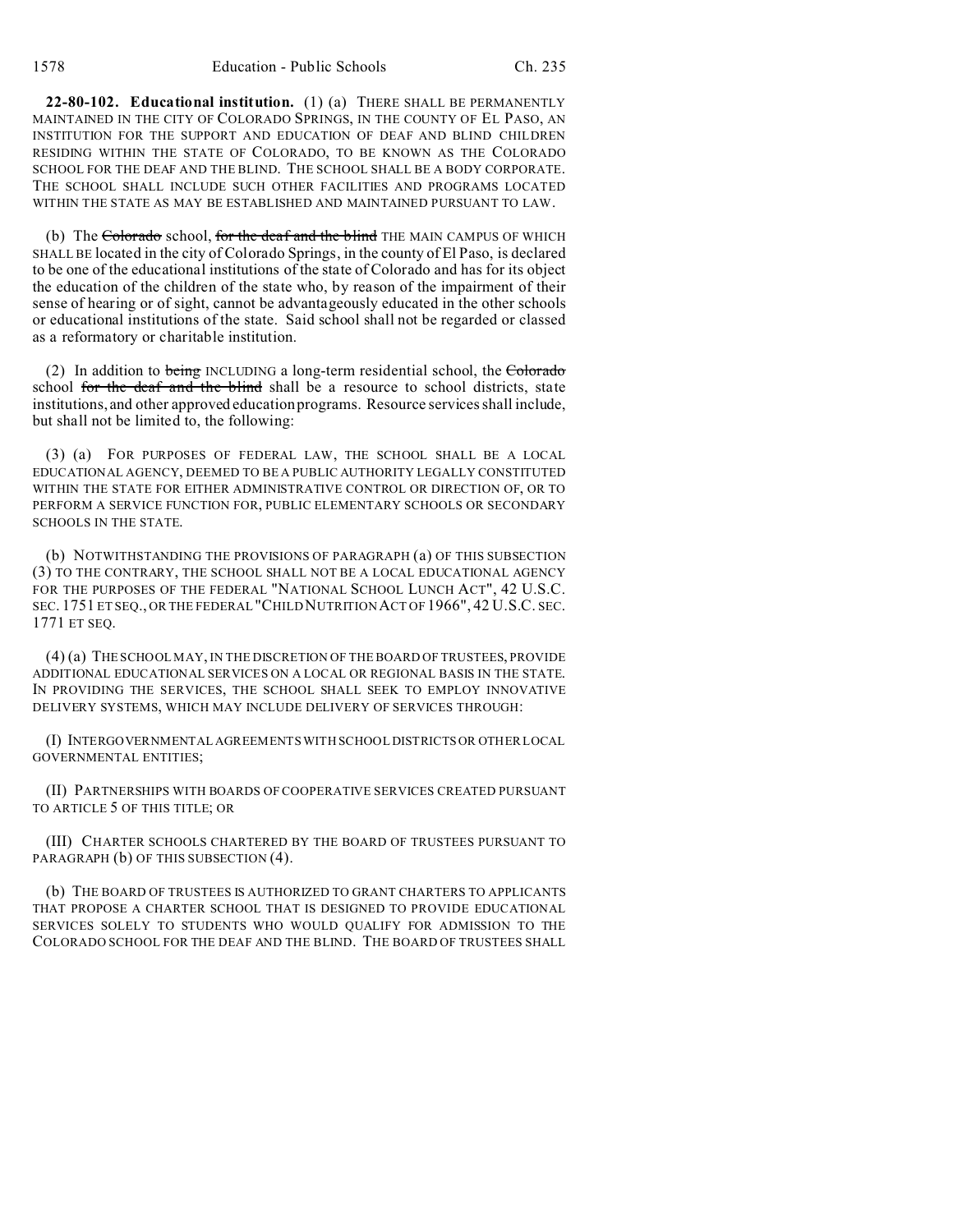PROMULGATE RULESGOVERNING THE CONTENTS OF, PROCEDURES FOR, APPROVAL OF, AND APPEALS PERTAINING TO, A CHARTER APPLICATION SUBMITTEDPURSUANT TO THIS PARAGRAPH (b) AND RENEWAL OF A CHARTER. THE RULES SHALL REFLECT THE UNIQUE NEEDS OF AND RESPONSIBILITIES OF EDUCATING CHILDREN WITH HEARING OR SIGHT IMPAIRMENT.

(5) THE SCHOOL MAY ENTER INTO CONTRACTS AND RECEIVE FEDERAL MATCHING FUNDS FOR MONEYS SPENT IN PROVIDING STUDENT HEALTH SERVICES AS PROVIDED IN SECTION 26-4-513 (6) OR 26-4-531, C.R.S.

**SECTION 4.** 22-80-103, Colorado Revised Statutes, is REPEALED AND REENACTED, WITH AMENDMENTS, to read:

**22-80-103. Board of trustees - appointments - powers - duties - fund created - repeal.** (1) (a) THERE IS HEREBY CREATED BY A **TYPE 1** TRANSFER IN THE DEPARTMENT OF EDUCATION A BOARD OF TRUSTEES FOR THE COLORADO SCHOOL FOR THE DEAF AND THE BLIND. THE BOARD OF TRUSTEES SHALL CONSIST OF SEVEN MEMBERS WHO ARE RESIDENTS OF COLORADO, APPOINTED BY THE GOVERNOR WITH THE CONSENT OF THE SENATE. OF THESE SEVEN MEMBERS, AT LEAST ONE APPOINTEE SHALL BE A BLIND PERSON AND AT LEAST ONE APPOINTEE SHALL BE A DEAF PERSON.

(b) IN MAKING APPOINTMENTS PURSUANT TO PARAGRAPH (a) OF THIS SUBSECTION (1), THE GOVERNOR SHALL GIVE DUE CONSIDERATION TO ESTABLISHING AND MAINTAININGAGEOGRAPHICAL AND URBAN AND RURAL BALANCE AMONG THE BOARD MEMBERS. NO MORE THAN FOUR OF THE SEVEN MEMBERS SHALL BE MEMBERS OF THE SAME POLITICAL PARTY. THE COMMISSIONER OF EDUCATION OR HIS OR HER DESIGNEE SHALL SERVE AS AN EX OFFICIO NONVOTING MEMBER OF THE BOARD OF TRUSTEES. THE TERMS OF OFFICE OF THE BOARD OF TRUSTEES SHALL BE FOUR YEARS; EXCEPT THAT, OF THE MEMBERS INITIALLY APPOINTED, FOUR MEMBERS SHALL SERVE FOUR-YEAR TERMS AND THREE MEMBERS SHALL SERVE TWO-YEAR TERMS, AS DESIGNATED BY THE GOVERNOR. THE GOVERNOR MAY REMOVE ANY MEMBER FOR MISCONDUCT, INCOMPETENCE, OR NEGLECT OF DUTY AND SHALL FILL ALL VACANCIES THAT OCCUR.

(c) (I) NOTHING IN THIS SUBSECTION (1) SHALL BE CONSTRUED TO PREVENT THE GOVERNOR FROM APPOINTING MEMBERS TO THE BOARD OF TRUSTEES WHO HAVE SERVED PREVIOUSLY AS MEMBERS OF THE ADVISORY BOARD DESCRIBED IN SECTION 22-80-104.

(II) THIS PARAGRAPH (c) IS REPEALED, EFFECTIVE JANUARY 1, 2005.

(2) THE BOARD OF TRUSTEES SHALL ELECT A CHAIR ANNUALLY FROM AMONG ITS MEMBERS. MEMBERS OF THE BOARD SHALL RECEIVE NO COMPENSATION BUT ARE ENTITLED TO BE REIMBURSED FOR NECESSARY TRAVEL EXPENSES INCURRED IN THE EXERCISE OF THEIR OFFICIAL DUTIES AT THE RATE AUTHORIZED FOR STATE EMPLOYEES. IN ADDITION, A MEMBER WITH SENSORY IMPAIRMENT IS ENTITLED TO BE REIMBURSED FOR REASONABLE EXPENSES INCURRED IN OBTAINING NECESSARY ASSISTANCE TO FULFILL HIS OR HER DUTIES AS A MEMBER OF THE BOARD OF TRUSTEES.

(3) THE BOARD OF TRUSTEES IS AUTHORIZED TO PROMULGATE RULES PURSUANT TO SECTION 24-1-115 (8), C.R.S., TO IMPLEMENT PROVISIONS OF LAW RELATING TO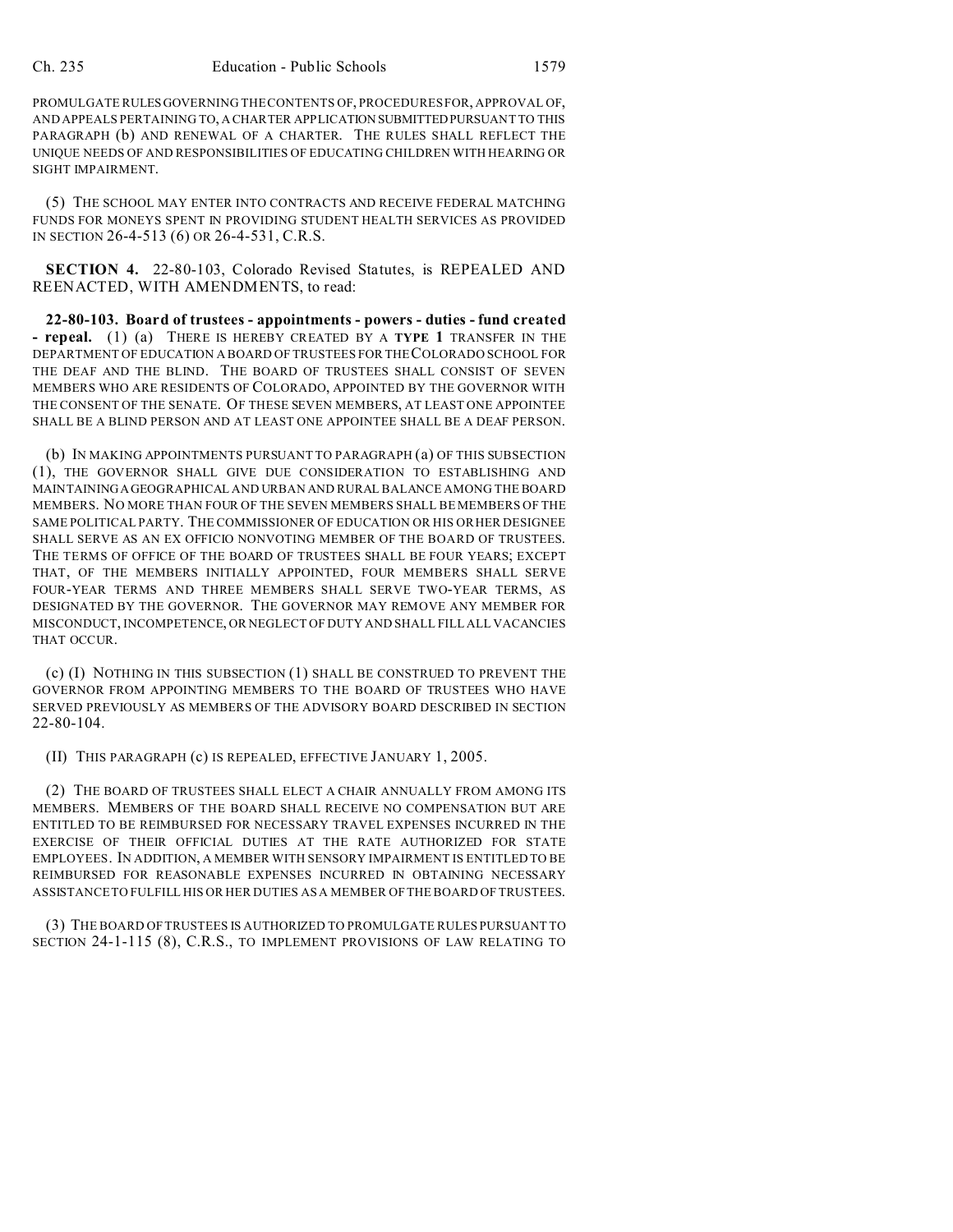OPERATION OF THE SCHOOL.

(4) IN ADDITION TO ANY OTHER POWERS GRANTED BY LAW TO THE BOARD OF TRUSTEES, THE BOARD SHALL HAVE THE FOLLOWING POWERS:

(a) TO HAVE AND USE A CORPORATE SEAL;

(b) TO SUE AND BE SUED IN ITS OWN NAME;

(c) TO INCUR DEBTS, LIABILITIES, AND OBLIGATIONS, SUBJECT TO ANY LIMITATIONS IMPOSED THEREON PURSUANT TO LAW;

(d) TO COOPERATE AND CONTRACT WITH THE STATE OR FEDERAL GOVERNMENT OR AN AGENCY OR INSTRUMENTALITY THEREOF AND TO APPLY FOR AND RECEIVE GRANTS OR FINANCIAL ASSISTANCE FROM ANY OF SUCH ENTITIES:

(e) TO ACT ON BEHALF OF THE STATE OF COLORADO PURSUANT TO A STATUTORY AUTHORIZATION;

(f) TO ACQUIRE, HOLD, LEASE, SELL, OR OTHERWISE DISPOSE OF REAL OR PERSONAL PROPERTY OR A COMMODITY OR SERVICE;

(g) TO DO OR PERFORM AN ACT AUTHORIZED BY THIS ARTICLE BY MEANS OF AN AGENT OR BY CONTRACT WITH A PERSON, FIRM, OR CORPORATION;

(h) TO PROVIDE FOR THE NECESSARY EXPENSES OF THE BOARD OF TRUSTEES IN THE EXERCISE OF ITS POWERS AND THE PERFORMANCE OF ITS DUTIES AND REIMBURSE A BOARD MEMBER FOR EXPENSES AS PROVIDED IN SUBSECTION (2) OF THIS SECTION;

(i) TO DETERMINE ELIGIBILITY OF STUDENTS AND PROCEDURES FOR ADMISSION TO THE SCHOOL;

(j) TO PROVIDE FOR THE STUDENTS OF THE SCHOOL NECESSARY BEDDING, FOOD, AND MEDICAL SERVICES AND SUCH OTHER THINGS AS MAY BE PROPER FOR THE HEALTH AND COMFORT OF THE STUDENTS WITHOUT COST TO THEIR PARENTS;

(k) TO PROVIDE FOR THE PROPER KEEPING OF ACCOUNTS AND RECORDS AND FOR BUDGETING OF FUNDS;

(l) TO ACT AS A PUBLIC ENTITY FOR PURPOSES OF THE "COLORADO GOVERNMENTAL IMMUNITY ACT", ARTICLE 10 OF TITLE 24, C.R.S.;

(m) TO SET TUITION AND OTHER FEES FOR NONRESIDENTS OF THE STATE AND TO ENTER INTO CONTRACTS FOR THE ADMISSION OF NONRESIDENT STUDENTS INTO THE SCHOOL; AND

(n) TO EXERCISE ANY OTHER POWERS THAT ARE ESSENTIAL TO CARRYING OUT THE PROVISIONS OF THIS ARTICLE.

(5) (a) THE BOARD OF TRUSTEES IS AUTHORIZED TO RECEIVE GIFTS, GRANTS, AND DONATIONS FROM PRIVATE OR PUBLIC SOURCES IN ACCORDANCE WITH CONDITIONS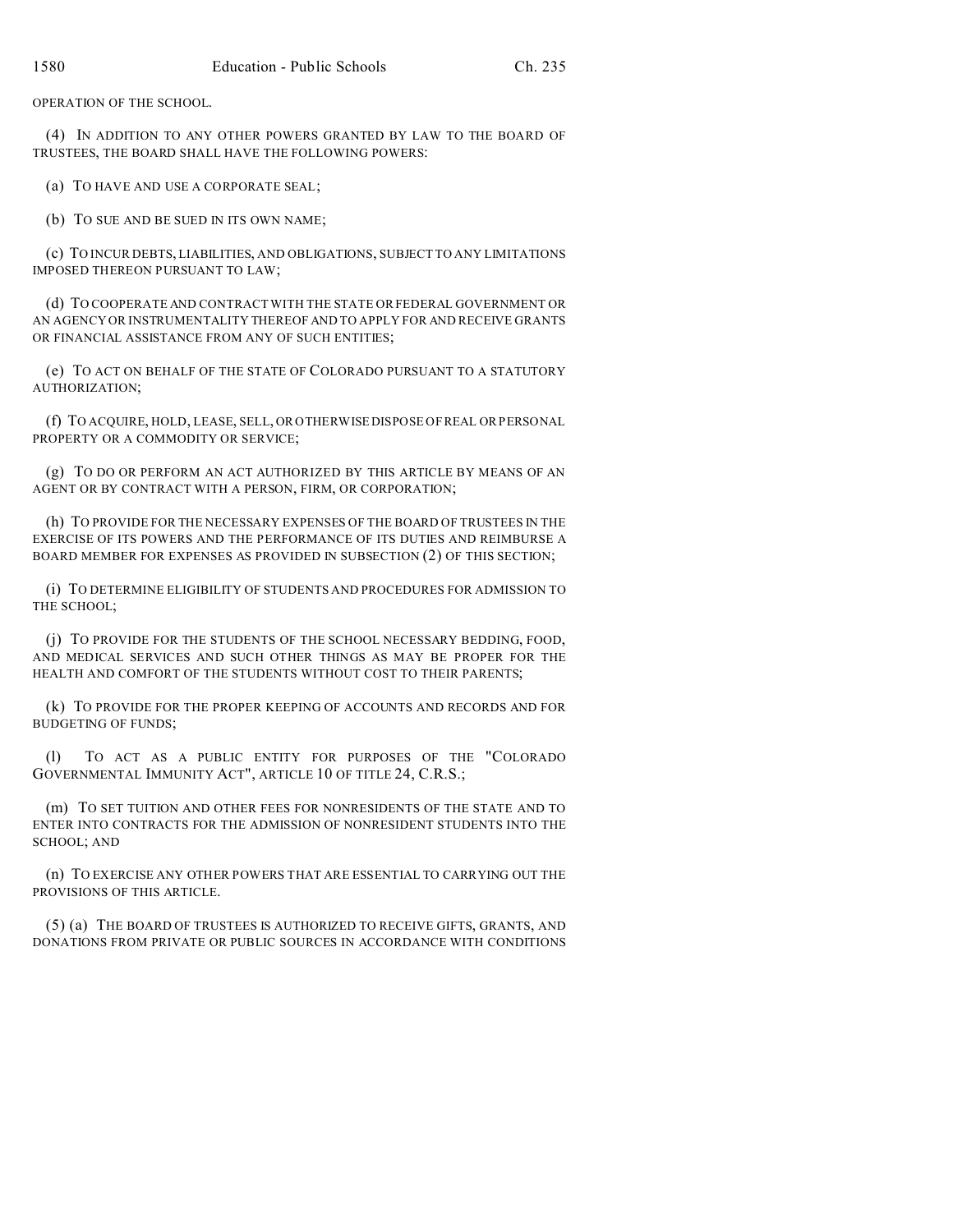PRESCRIBED BY THE DONOR; BUT NO GIFT, GRANT, OR DONATION SHALL BE ACCEPTED IF THE CONDITIONS ATTACHED THERETO REQUIRE THE USE OR EXPENDITURE THEREOF IN A MANNER CONTRARY TO LAW. GIFTS, GRANTS, AND DONATIONS RECEIVED BY THE BOARD OF TRUSTEES MAY BE TRANSMITTED TO THE STATE TREASURER WHO SHALL CREDIT THE SAME TO THE COLORADO SCHOOL FOR THE DEAF AND THE BLIND TRUST FUND CREATED IN PARAGRAPH (b) OF THIS SUBSECTION (5), OR MAY BE TRANSFERRED TO A NONPROFIT ENTITY DESCRIBED IN SECTION 24-1-107.5 (2) (a) (II) (F), C.R.S. THE BOARD OF TRUSTEES MAY SELL OR CONVEY BY BILL OF SALE, DEED, OR OTHER LEGAL INSTRUMENT ANY PROPERTY, REAL OR PERSONAL, RECEIVED AS A GIFT, DONATION, OR BEQUEST, UPON SUCH TERMS AND CONDITIONS AS THE BOARD OF TRUSTEES DEEMS TO BE IN THE BEST INTEREST OF THE SCHOOL AND ITS STUDENTS.

(b) THE COLORADO SCHOOL FOR THE DEAF AND THE BLIND TRUST FUND IS HEREBY CREATED, AND REFERRED TO IN THIS SUBSECTION (5) AS THE "TRUST FUND". THE TRUST FUND SHALL CONSIST OF MONEYS ACQUIRED FROM PRIVATE SOURCES AND ANY MONEYS RECEIVED BY THE SCHOOL AND DEPOSITED WITH THE STATE TREASURER PRIOR TO THE EFFECTIVE DATE OFTHIS SECTION AND ANY INTEREST EARNED THEREON. ALL INCOME DERIVED FROM THE DEPOSIT AND INVESTMENT OF MONEYS IN THE TRUST FUND SHALL BE CREDITED TO THE FUND. AT THE END OF ANY FISCAL YEAR, ALL UNEXPENDED AND UNENCUMBERED MONEYS IN THE TRUST FUND SHALL REMAIN THEREIN AND SHALL NOT BE CREDITED OR TRANSFERRED TO THE GENERAL FUND OR ANY OTHER FUND.

(c) THE BOARD OF TRUSTEES IS HEREBY AUTHORIZED TO EXPEND SUCH AMOUNTS FROM THE TRUST FUND AS THE BOARD OF TRUSTEES DEEMS TO BE IN THE BEST INTEREST OF THE SCHOOL AND ITS STUDENTS.

(6) TITLE TO ANY GIFT, DONATION, OR BEQUEST RECEIVED BY THE BOARD OF TRUSTEES ON BEHALF OF THE SCHOOL SHALL VEST IN THE BOARD OF TRUSTEES. TITLE TO ALL OTHER PROPERTY AND OTHER ASSETS OF THE SCHOOL SHALL VEST IN THE STATE BOARD OF EDUCATION, BUT THE BOARD OF TRUSTEES SHALL HAVE COMPLETE JURISDICTION OVER THE MANAGEMENT OF THE SCHOOL.

(7) THE BOARD OF TRUSTEES SHALL TRANSMIT, ON OR BEFORE JANUARY 1, 2005, AND ON OR BEFORE JANUARY 1 OF EACH YEAR THEREAFTER, A REPORT TO THE EDUCATION COMMITTEES OF THE SENATE AND HOUSE OF REPRESENTATIVES THAT CONTAINS THE FOLLOWING:

(a) ALL SCHOOL ACCOUNTABILITY REPORT DATA FOR THE SCHOOL, AS SPECIFIED BY THE DEPARTMENT OF EDUCATION;

(b) ALL TRAINING, MENTORING, AND PROFESSIONAL DEVELOPMENT ACTIVITIES ARRANGED FOR THE SCHOOL'S TEACHERS; AND

(c) ANY PARENTAL EDUCATION AND PARENTAL INVOLVEMENTCOMPONENTS IN THE SCHOOL'S PROGRAM.

**SECTION 5.** 22-80-104 (1) and (2), Colorado Revised Statutes, are amended, and the said 22-80-104 is further amended BY THE ADDITION OF A NEW SUBSECTION, to read: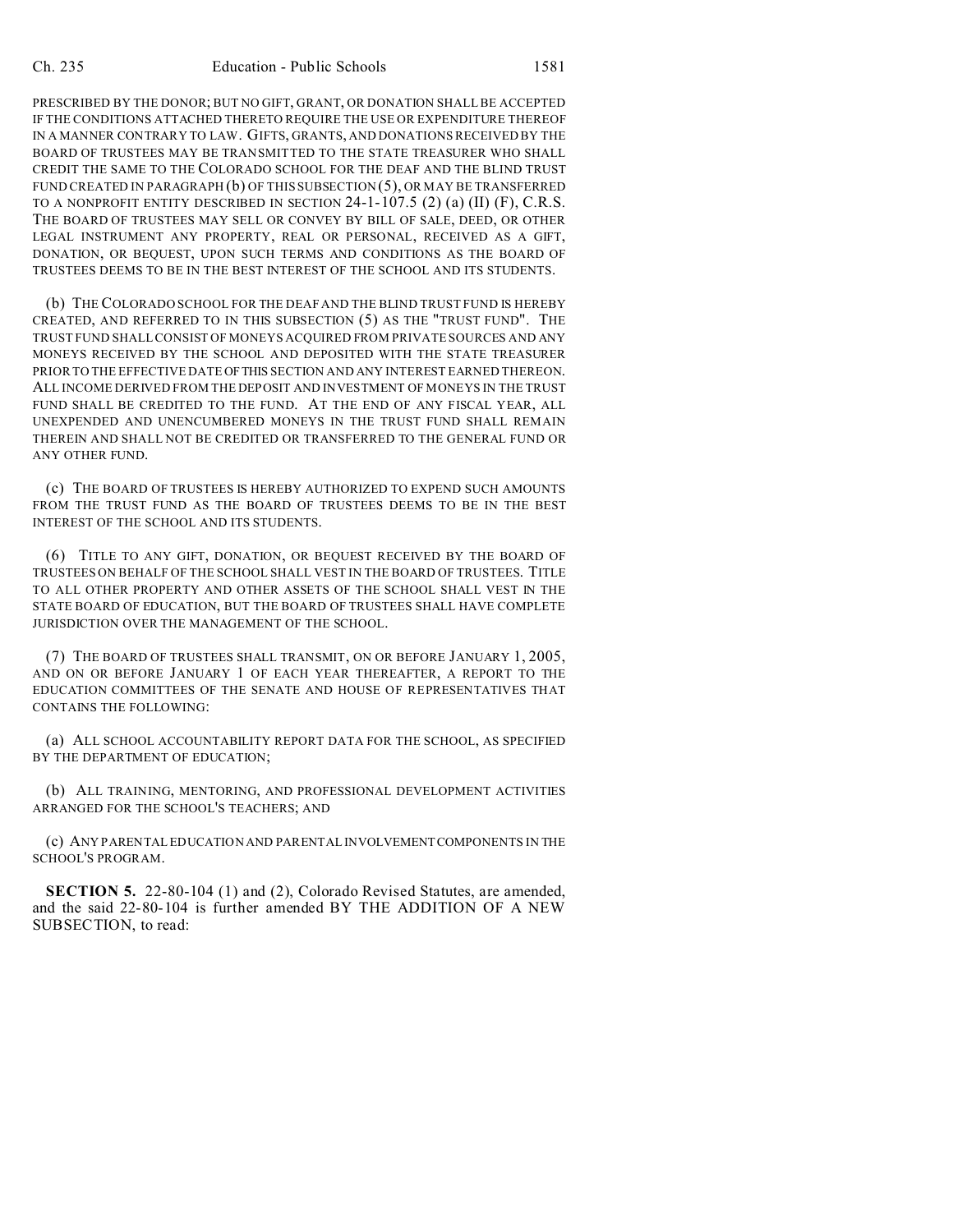**22-80-104. Advisory board created - terms - compensation - repeal.** (1) There is hereby created the advisory board for the  $\overline{\text{Colorado}}$  school, for the deaf and the blind. Said WHICH board shall advise and consult with the commissioner of education BOARD OF TRUSTEES with respect to the management of the Colorado school for the deaf and the blind and the education of the students of said THE school.

(2) The advisory board shall consist of five members to be appointed by the governor for terms of four years each; except that, in the case of a vacancy, the appointment shall be for the remainder of the unexpired term. Persons holding office on June 15, 1987, are subject to the provisions of section 24-1-137, C.R.S. Neither the superintendent of the Colorado school for the deaf and the blind nor any other employee of said school shall be a member of the advisory board. The members of the advisory board shall serve without compensation but shall be reimbursed for actual and necessary expenses incurred in the performance of their duties. The advisory board shall advise and consult with the state board of education on matters of policy. The commissioner of education shall consider candidates for superintendent recommended by the board, together with other candidates being considered.

(4) THIS SECTION IS REPEALED, EFFECTIVE JANUARY 1, 2005.

**SECTION 6.** 22-80-105, Colorado Revised Statutes, is REPEALED AND REENACTED, WITH AMENDMENTS, to read:

**22-80-105. Superintendent and officers - appointment - compensation.** (1) THE BOARD OF TRUSTEES SHALL HAVE CHARGE OF THE GENERAL INTERESTS OF THE SCHOOL AND, PURSUANT TO SECTION 13 OF ARTICLE XII OF THE STATE CONSTITUTION, SHALL SET APPROPRIATE QUALIFICATIONS FOR A SUPERINTENDENT AND SHALL APPOINT AND FIX THE COMPENSATION OF THE SUPERINTENDENT.

(2) THE SUPERINTENDENT AND ALL TEACHING EMPLOYEES DESCRIBED IN SUBSECTION (1) OF THIS SECTION SHALL BE PERSONS WHO ARE:

(a) COMPETENT EDUCATORS OF DEAF CHILDREN, BLIND CHILDREN, OR CHILDREN WITH MULTIPLE DISABILITIES OR SENSORY IMPAIRMENTS; AND

(b) ACQUAINTED WITH SCHOOL MANAGEMENT AND CLASS INSTRUCTION OF DEAF CHILDREN, BLIND CHILDREN, OR CHILDREN WITH MULTIPLE DISABILITIES OR SENSORY IMPAIRMENTS.

(3) AS PART OF THE INTERVIEW PROCESS FOR THE SUPERINTENDENT, THE BOARD OF TRUSTEES MAY INVOLVE DEAF INDIVIDUALS AND BLIND INDIVIDUALS TO ASSIST IN THE ASSESSMENT OF SUPERINTENDENT CANDIDATES.

**SECTION 7.** 22-80-106 (1), Colorado Revised Statutes, is amended to read:

**22-80-106. Duties of superintendent - publications.** (1) (a) The superintendent shall be the principal executive officer of the school. The superintendent shall be the purchasing agent for the commissioner of education BOARD OF TRUSTEES and, under such regulations RULES as the commissioner BOARD OF TRUSTEES may prescribe, shall have charge of the premises, property, and students. With the approval of the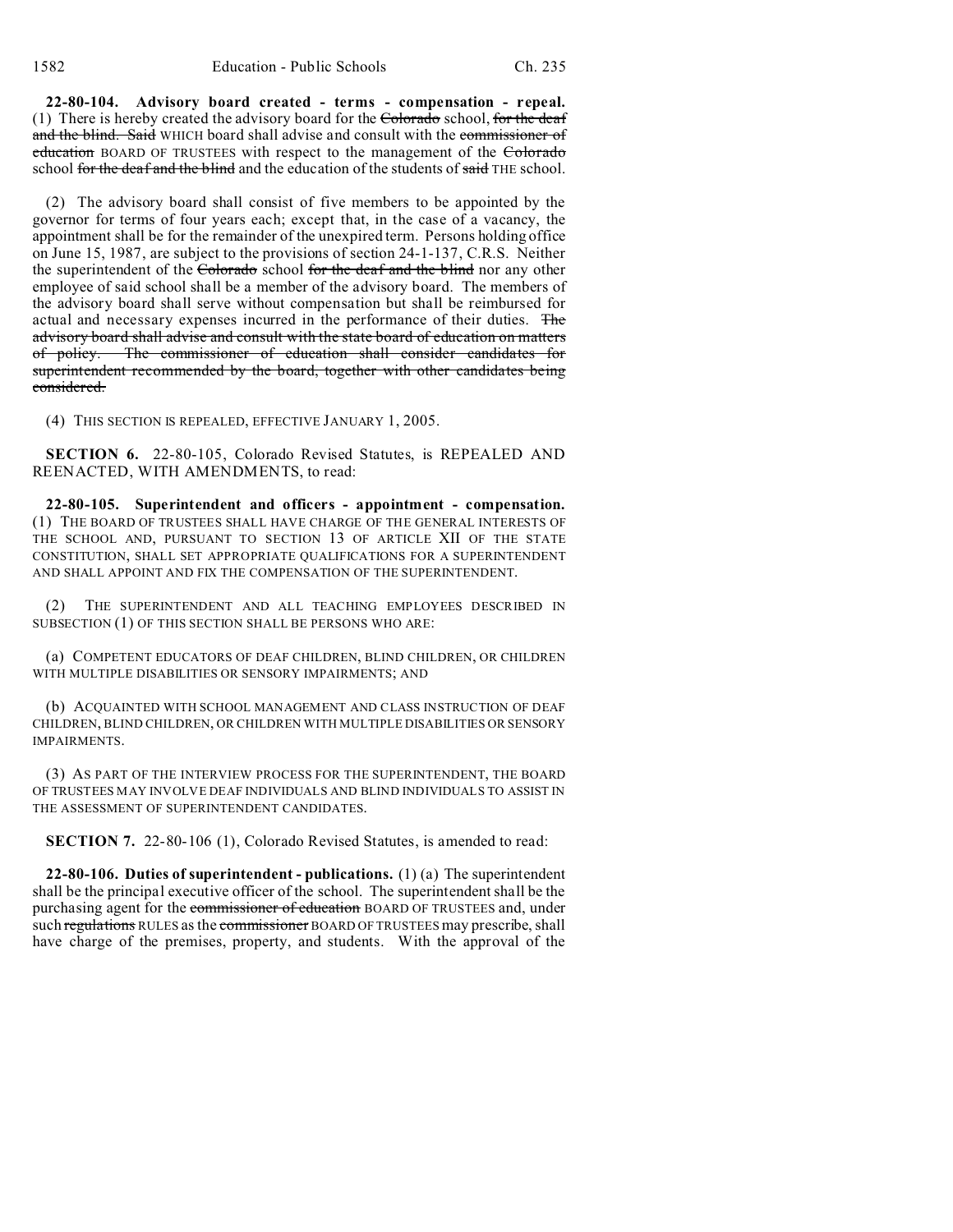commissioner of education BOARD OF TRUSTEES, pursuant to section 13 of article XII of the state constitution, the superintendent shall appoint all other officers and employees in the school and fix the compensation for all nonteaching employees. All officers and employees, in the discharge of their duties, shall be wholly subordinate to the superintendent, and all orders to them shall come from or through the superintendent or by his or her authority. The superintendent shall see that all officers, agents, and employees of the school faithfully discharge their duties, and the superintendent shall be held directly responsible to the commissioner of education BOARD OF TRUSTEES for the economy, efficiency, and success of the SCHOOL'S internal management.

(b) The deletion of the residency requirement for the superintendent, which requirement was originally contained in section 27-35-106 (1) (a), C.R.S. 1973, prior to its deletion pursuant to chapter 256, Session Laws of Colorado 1975, shall not in itself be construed as cause for any change in the superintendent's salary.

**SECTION 8.** 22-80-106.5 (1) and (4), Colorado Revised Statutes, are amended to read:

**22-80-106.5. Compensation of teachers.** (1) Except as otherwise provided in subsection (3) of this section, beginning with the budget year 1996-97 and for budget years thereafter, the teachers employed by the Colorado school for the deaf and the blind shall be compensated in accordance with the provisions of the salary schedule, salary policy, or combination salary schedule and salary policy adopted pursuant to section 22-63-401, as of January 1 of the previous fiscal year, by resolution of the board of education of the school district within the boundaries of which the Colorado MAIN CAMPUS OF THE school for the deaf and the blind is located. Funding for the compensation of teachers employed by the Colorado school for the deaf and the blind shall be included in the line item appropriation to the Colorado school for the deaf and the blind in the general appropriations bill and shall not affect the amount of state funds distributed to the school district within the boundaries of which the Colorado MAIN CAMPUS OF THE school for the deaf and the blind is located.

(4) For the budget year 1996-97, the general assembly shall appropriate sufficient moneys to the Colorado school for the deaf and the blind to fund the salary schedule, salary policy, or combination salary schedule and salary policy applicable to the Colorado school for the deaf and the blind pursuant to subsection (1) of this section. Funding for said salary schedule, salary policy, or combination salary schedule and salary policy shall include compensation for any teachers held harmless under subsection (3) of this section.

**SECTION 9. Repeal.** 22-80-107, Colorado Revised Statutes, is repealed as follows:

**22-80-107. Bond of superintendent.** The superintendent, before entering upon the duties of his office, shall give bond, payable to the people of the state of Colorado, in such amount, and with such sureties, not less than two, as are approved by the commissioner of education, conditioned for the faithful performance of the duties of his office, which bond shall be filed in the office of the secretary of state.

**SECTION 10.** 22-80-108, Colorado Revised Statutes, is amended to read: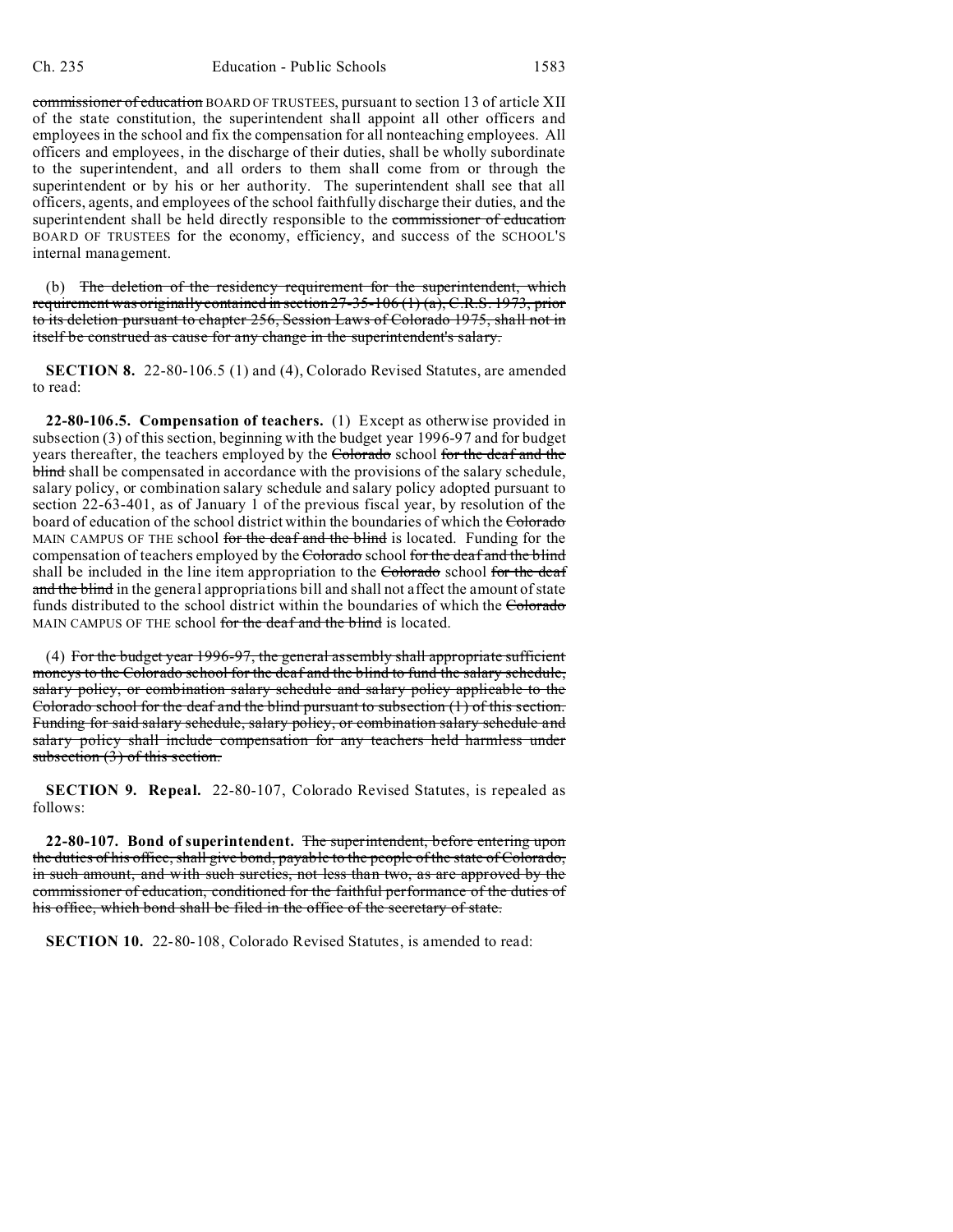**22-80-108. Interest in contracts - penalty.** Neither the commissioner of education BOARD OF TRUSTEES nor any treasurer, superintendent, or other officer or agent OF THE SCHOOL shall be directly or indirectly interested in any contract or other agreement for building, repairing, furnishing, or supplying said THE school, and no drawbacks or secret discounts whatever shall be given to or received by any such person on account of any articles or materials furnished to or labor done for said THE school. Any person violating the provisions of this section commits a class 6 felony and shall be punished as provided in section 18-1.3-401, C.R.S.

**SECTION 11.** 22-80-109, Colorado Revised Statutes, is amended to read:

**22-80-109. Who may be admitted.** (1) Every blind and every deaf citizen of the state of Colorado under twenty-one years of age is eligible to receive an education in said THE school, unless such person has a physical or mental condition which would render his OR HER instruction impractical, provided that such person meets enrollment criteria established by the department of education in consultation with the advisory board created in section 22-80-104 BOARD OF TRUSTEES. Qualified applicants, who meet the enrollment criteria, shall be admitted at the request of either the applicant's school district of residence, parent, or guardian.

(2) All applicants above the age of twenty-one years may be admitted at the option of the commissioner of education BOARD OF TRUSTEES. FOR PURPOSES OF FEDERAL LAW, PERSONS MAY BE ADMITTED PURSUANT TO THIS SECTION AND QUALIFY FOR FEDERAL EDUCATIONAL ASSISTANCE. THE SCHOOL MAY PROVIDE ADULT EDUCATIONAL SERVICES AND RECEIVE SUCH FEDERAL MONEYS AS ARE ALLOWED UNDER FEDERAL LAW.

**SECTION 12.** 22-80-110, Colorado Revised Statutes, is amended to read:

**22-80-110. Nonresident students - admission.** Applicants for admission to the school from other states, if within the ages prescribed by section 22-80-109, may be admitted upon payment to the superintendent of such a sum quarterly as the commissioner of education BOARD OF TRUSTEES determines, to be not less than the total cost per capita of the students for the year immediately preceding the year in which the application is made. A failure on the part of the person so admitted or of his OR HER parents, guardian, or friends to make such payments to the superintendent shall be just cause for immediate dismissal of the student. No resident of another state or a territory shall be received or retained to the exclusion of any resident of the state of Colorado. The superintendent shall account for all moneys that may come into his OR HER hands by virtue of his OR HER office at each regular meeting of the advisory board OF TRUSTEES in an itemized statement, duly crediting the amounts to the persons from whom they are received.

**SECTION 13. Repeal.** 22-80-111, Colorado Revised Statutes, is repealed as follows:

**22-80-111. Counties to pay expense.** In all cases where persons sent to the school are too poor to furnish themselves with sufficient clothing and to pay the expenses of transportation to and from the school, the judge of the county court of the county where any such person resides, upon the application of any relative or friend of such person or of any officer of his town or county, if he deems such person a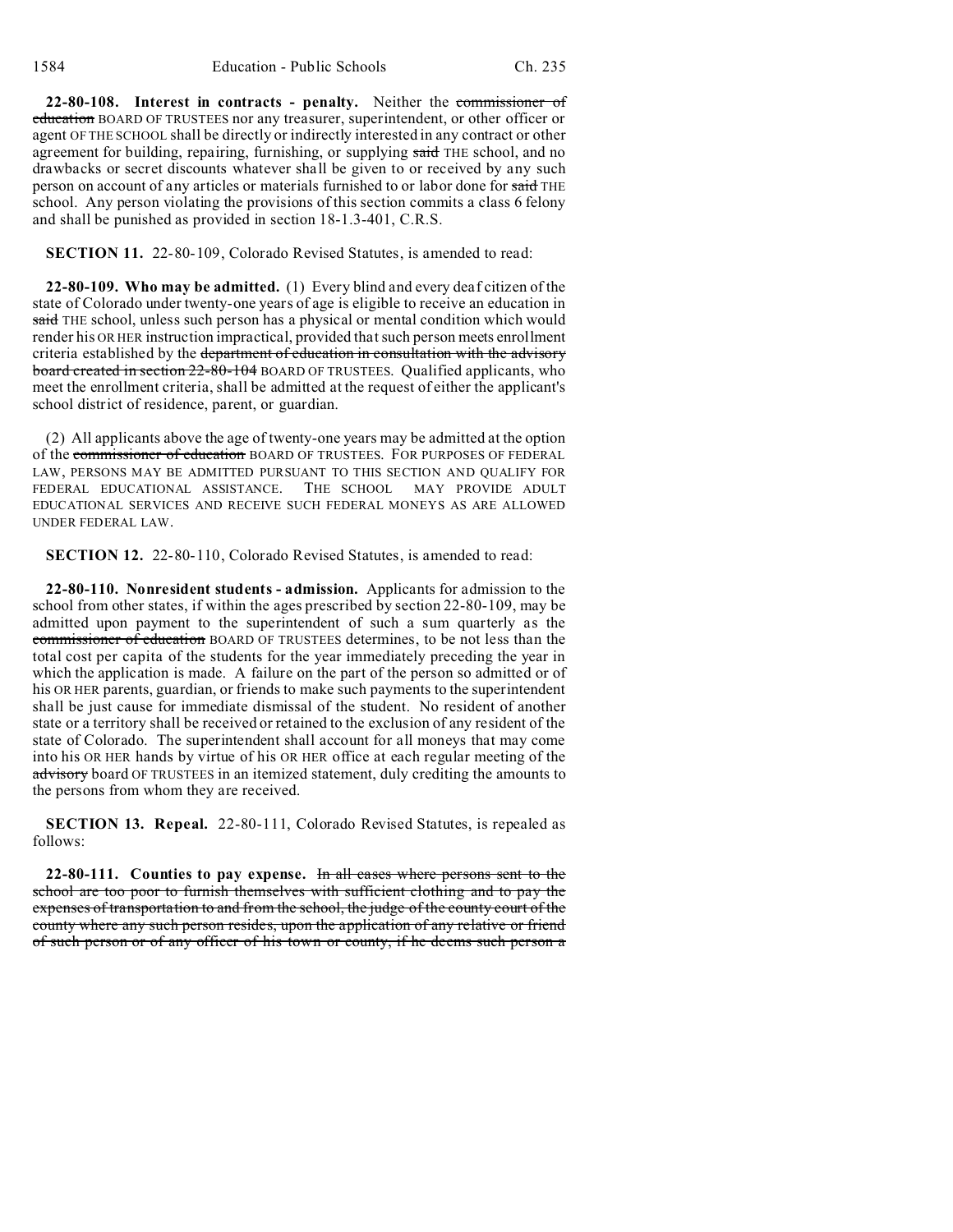proper subject for the care of said school, shall make an order to that effect, which shall be certified by the clerk of the court to the superintendent of said school, who shall provide the necessary clothing and transportation at the expense of the county; and, upon his rendering the proper accounts therefor, semiannually, the county shall allow and pay the same out of the county treasury.

**SECTION 14.** 22-80-112, Colorado Revised Statutes, is amended to read:

**22-80-112. Pupils subject to rules.** All pupils placed in the school by parents, guardians, or other persons OF THE SCHOOL are required to conform to the ALL APPLICABLE rules OF THE BOARD OF TRUSTEES and THE regulations AND POLICIES of the school, and any failure to comply with the same will subject the offender, at the option of the commissioner of education BOARD OF TRUSTEES, to a loss of the privileges of the school.

**SECTION 15.** 22-80-113 (2), Colorado Revised Statutes, is amended to read:

**22-80-113. Educational training - expenditures.** (2) In each instance, the institution selected or the skilled person employed for the educational training of such deaf-blind student or student who has a multiple physical disability of hearing, sight, and speech shall be approved by the commissioner of education BOARD OF TRUSTEES.

**SECTION 16.** 22-80-114, Colorado Revised Statutes, is amended to read:

**22-80-114. Expenditures, how made.** Any moneys expended under authority of section 22-80-113 shall be expended under the direction and control of the commissioner of education SUPERINTENDENT, and the state treasurer is authorized, upon presentation of vouchers of said commissioner THE SUPERINTENDENT duly issued and certified as provided by law, to draw warrants in payment thereof.

**SECTION 17.** 22-80-116, Colorado Revised Statutes, is amended to read:

**22-80-116. Programs for parents.** In furtherance of the objectives of the Colorado school, for the deaf and the blind the commissioner of education BOARD OF TRUSTEES, with the aid of the superintendent, may make such bylaws as are necessary to provide a program of instruction in understanding the needs, problems, and education of the deaf and the blind for parents of deaf and blind children who may attend any of the schools in Colorado. In addition to other provisions, the commissioner of education BOARD OF TRUSTEES may provide for the cooperation of the school with other interested state agencies in carrying out this program.

**SECTION 18.** 24-1-107.5 (2) (a) (II) (D) and (2) (a) (II) (E), Colorado Revised Statutes, are amended, and the said  $24-1-107.5$  (2) (a) (II) is further amended BY THE ADDITION OF A NEW SUB-SUBPARAGRAPH, to read:

**24-1-107.5. Nonprofit entities created or supported by state agencies and state-level authorities - requirements - legislative declaration.** (2) (a) (II) The provisions of this paragraph (a) shall not limit:

(D) The Colorado educational and cultural facilities authority from financing facilities and capital expenditures or refunding or refinancing outstanding